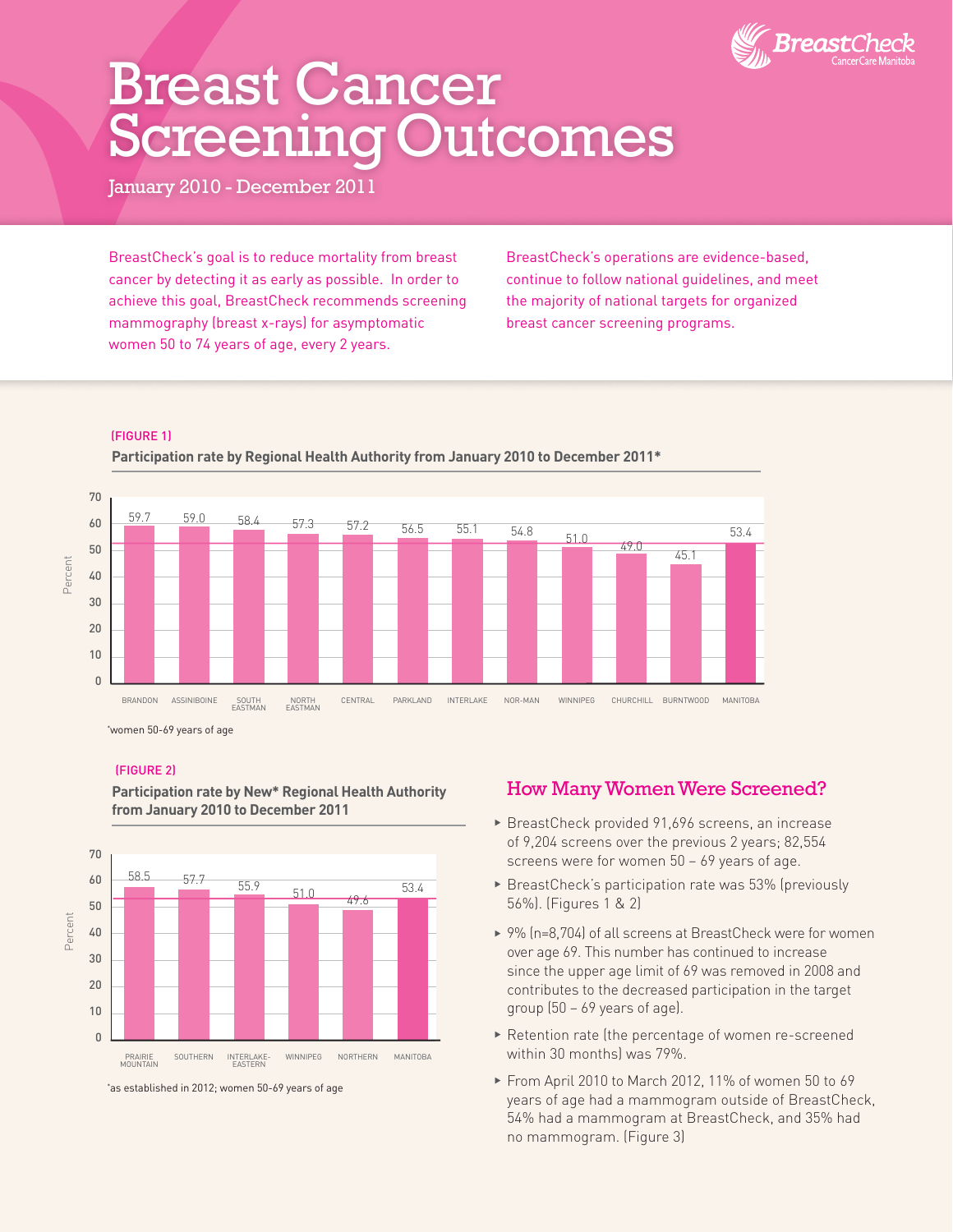#### (FIGURE 3)

**Percentage of women by location of mammogram April 2010 to March 2012**



## How Many Women Needed Further Tests?

- $\rightarrow$  98% of women received their screening results from BreastCheck within the recommended target of  $14$  days (median =  $3.0$  days).
- ▶ 5% of women screened at BreastCheck were referred for further diagnostic tests.
- $\blacktriangleright$  78% of follow-up tests were either a diagnostic mammogram or an ultrasound.

(FIGURE 4)

**Screening outcome summary January 2010 to December 2011\***

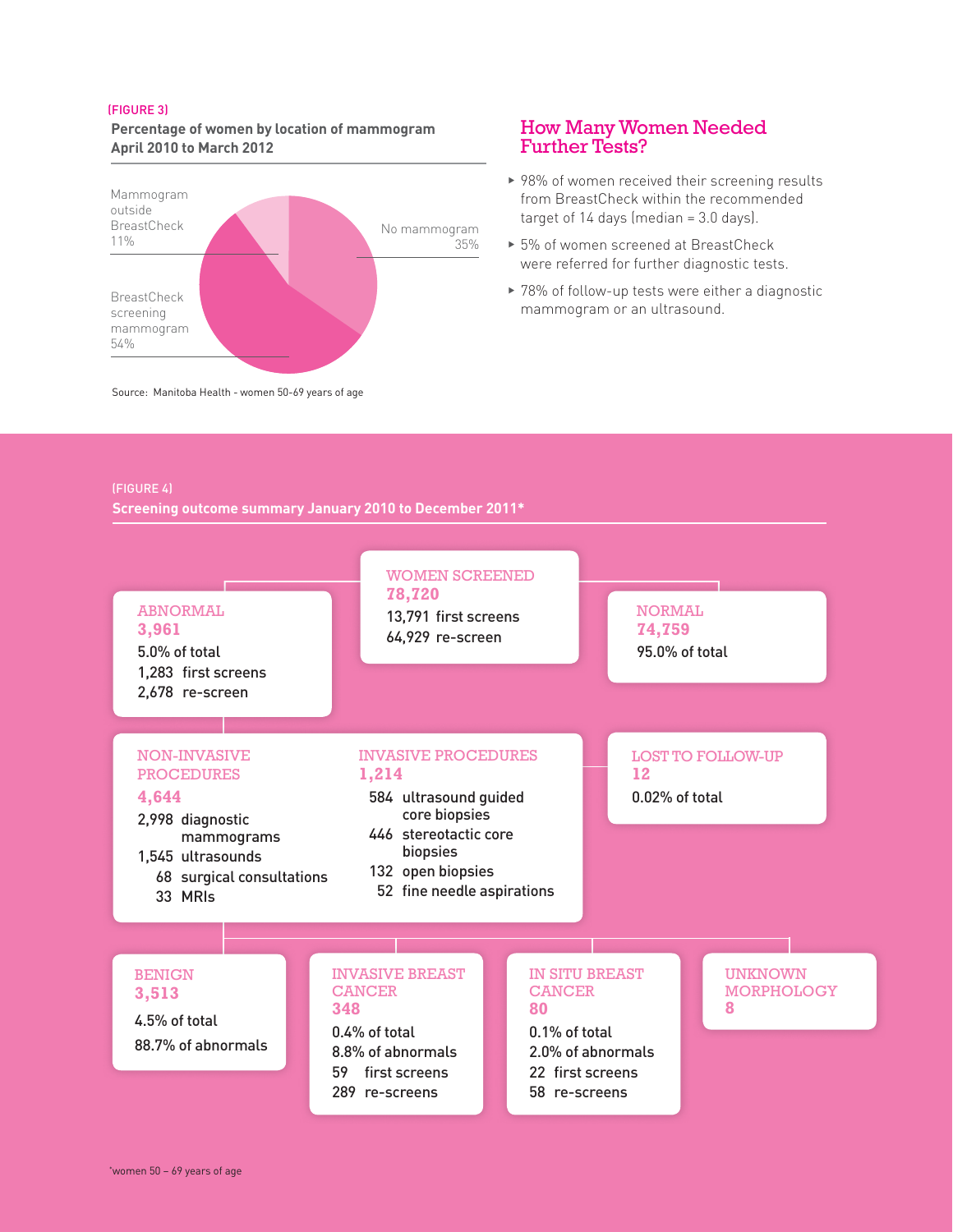## What Was The Time To Diagnosis?

- $\triangleright$  68% of women who had an abnormal mammogram had their first follow-up test within 3 weeks of their screening date.
- $\geq 85\%$  of women who had an abnormal mammogram and did not require a biopsy received a final diagnosis within 5 weeks of screening.
- ▶ 52% of women who had an abnormal mammogram and required a biopsy received a final diagnosis within 7 weeks of screening.
- $\blacktriangleright$  The median wait time from screen date to final diagnosis for women with an abnormal mammogram was 21 days.
- For women diagnosed with cancer, the median wait time from screen date to final diagnosis was 34 days.
- For women with a benign outcome, the median wait time was 20 days.

## Time to Diagnosis Targets from Screen Date to:

FIRST FOLLOW-UP TEST

≥90% within 3 weeks

## FINAL DIAGNOSIS

WITHOUT BIOPSY ≥90% within 5 weeks WITH BIOPSY  $\geq 90\%$  within 7 weeks

### (FIGURE 5)

**Median and 90TH percentile wait times to first procedure and diagnosis (women 50 to 69 years of age; January 2010 to December 2011)**